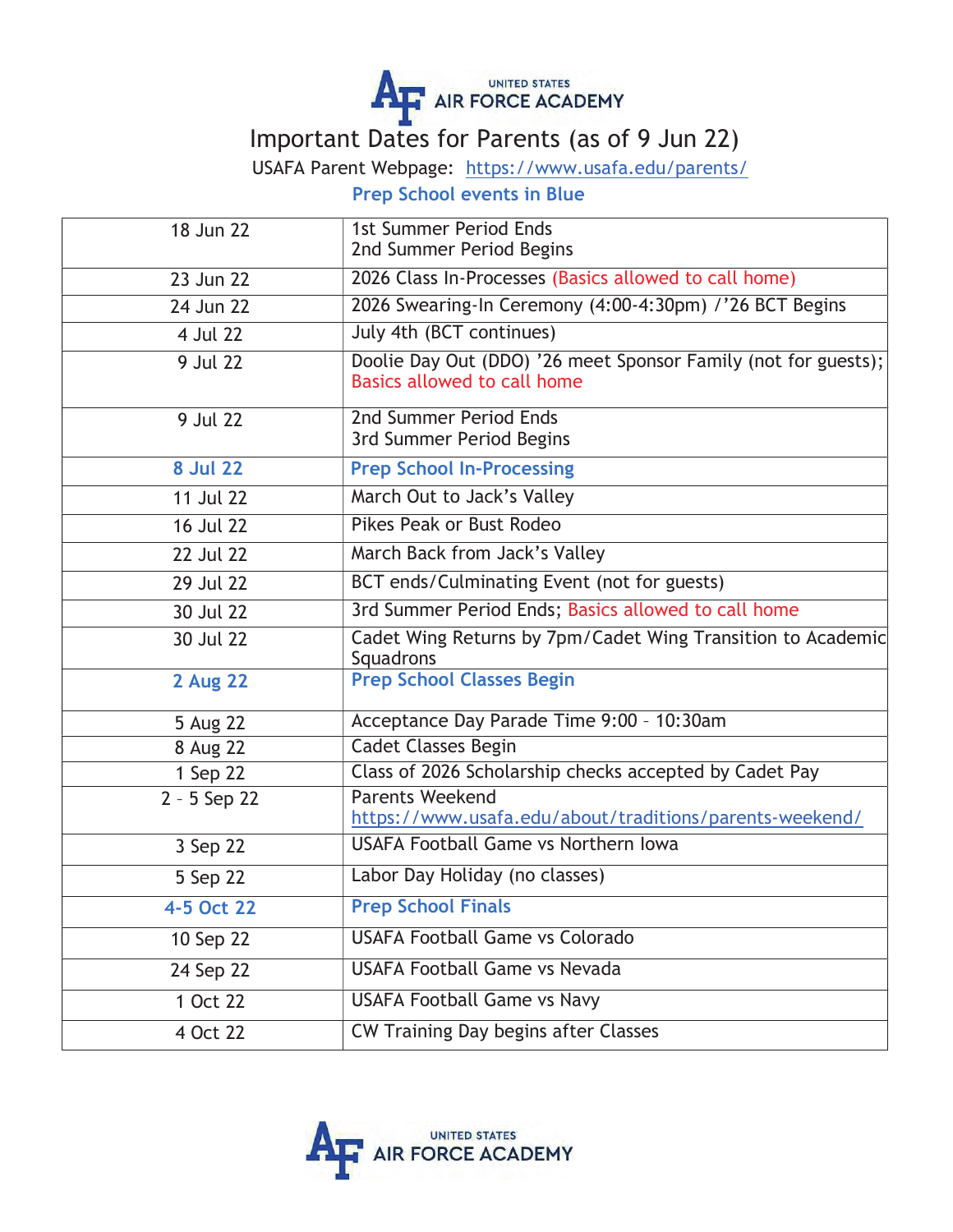

## Important Dates for Parents (as of 9 Jun 22) USAFA Parent Webpage: https://www.usafa.edu/parents/ Prep School events in Blue

| 5 Oct 22               | Commandant's Training Day (no classes)                                                          |
|------------------------|-------------------------------------------------------------------------------------------------|
| 6 - 7 Oct 22           | <b>Prep School Training Day</b>                                                                 |
| 10 Oct 22              | Columbus Day (no classes)                                                                       |
| 22 Oct 22              | USAFA Football Game vs Boise State                                                              |
| 4 Nov 22               | Superintendent's Day (no classes)                                                               |
| 5 Nov 22               | USAFA Football Game vs Army (Away) Arlington, TX                                                |
| <b>11 Nov 22</b>       | Veteran's Day (no classes)                                                                      |
| <b>12 Nov 22</b>       | USAFA Football Game vs New Mexico                                                               |
| <b>19 Nov 22</b>       | USAFA Football Game vs Colorado State                                                           |
| 22 - 27 Nov 22         | Cadet Thanksgiving Break; depart after LMD; return by 7:00pm<br><b>27 Nov 22</b>                |
| 23 Nov - 27 Nov 22     | Prep School Thanksgiving Break released at 12:00pm on 23<br>Nov 22, return by 7:00 pm 27 Nov 22 |
| 9 Dec 22               | Cadet Study Day (no classes)                                                                    |
| 10 -11 Dec 22          | Deans Weekend                                                                                   |
| 12-16 Dec 22           | <b>Cadet Finals</b>                                                                             |
| 14 - 15 Dec 22         | <b>Prep School Finals</b>                                                                       |
| 16 Dec $22 - 2$ Jan 23 | Prep School Winter Break; return by 7:00 pm on 2 Jan 23                                         |
| 17 Dec 22 - 5 Jan 23   | Cadet Winter Break; return by 7:00 pm on 5 Jan 23                                               |
| 3 - 5 Jan 23           | <b>Prep School Transition/Training</b>                                                          |
| <b>6 Jan 23</b>        | <b>Prep School Spring Classes Start</b>                                                         |
| 6-7 Jan 23             | <b>Cadet Transition Day</b>                                                                     |
| 9 Jan 23               | <b>Cadet Spring Classes Start</b>                                                               |
| 16 Jan 23              | Martin Luther King Holiday (no classes)                                                         |
| 1 Feb 23               | Superintendent's Day (no classes)                                                               |
| 20 Feb 23              | President's Day Holiday (no classes)                                                            |
| 22 - 24 Feb 23         | National Character and Leadership Symposium (24 Feb 23 no<br>classes)                           |